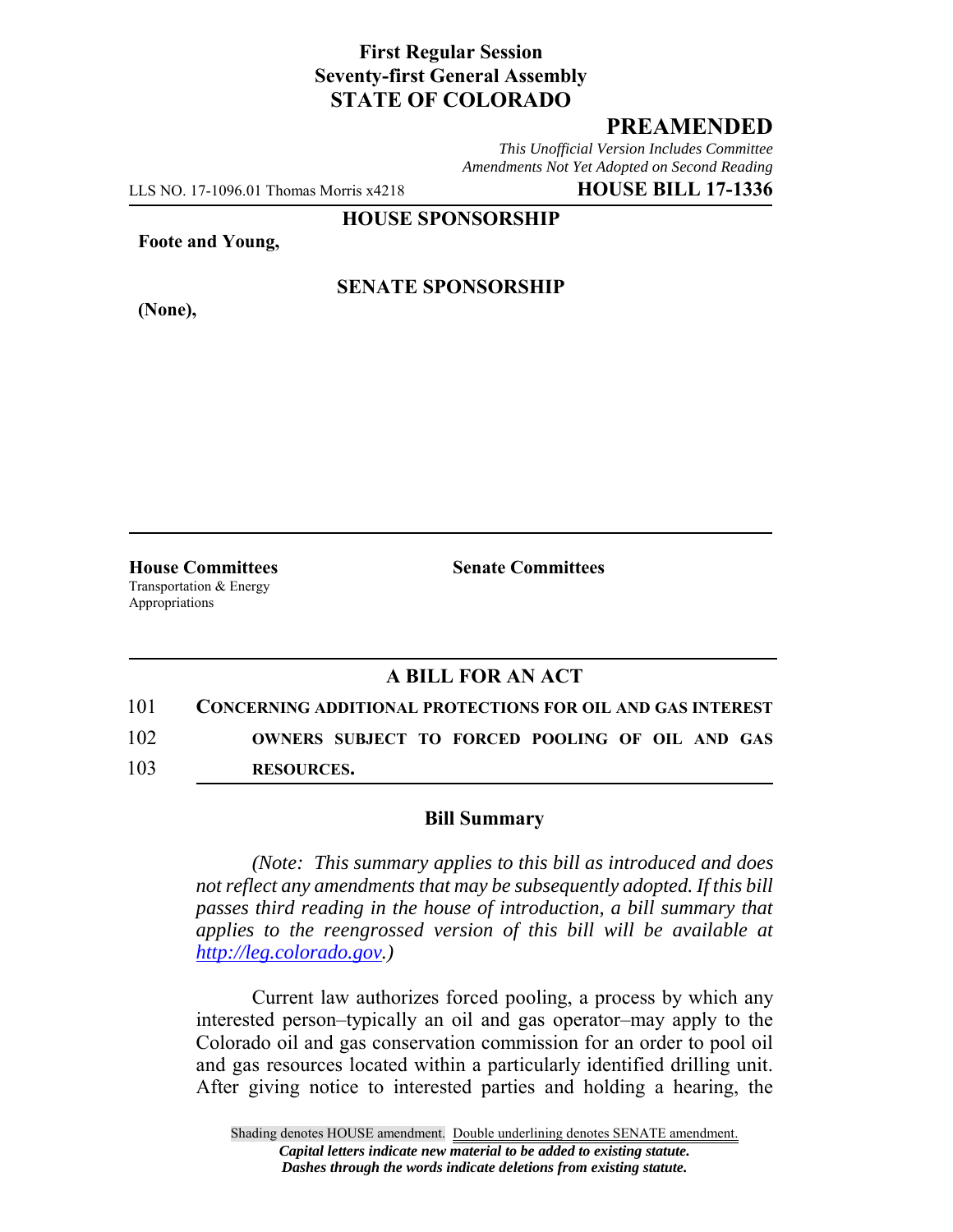commission can adopt an order to force owners of oil and gas resources within the drilling unit who have not consented to the application (nonconsenting owners) to allow an oil and gas operator to produce the oil and gas within the drilling unit notwithstanding the owners' lack of consent.

The bill specifies that:

- ! At least a majority of the royalty interest owners must join in the application before the commission can enter a forced pooling order;
- ! The hearing notice must be given at least 90 days before the hearing;
- ! Before entry of a pooling order, the prospective drilling unit operator must give the affected interest owners a clearly stated, concise, neutral explanation of the laws governing forced pooling; and
- ! The operators of drilling units shall, before commencing drilling operations, file an electronic report with the commission that states the number and location of nonconsenting owners, and the commission shall post the reports in a searchable database on its website.
- 1 *Be it enacted by the General Assembly of the State of Colorado:*
- 

2 **SECTION 1.** In Colorado Revised Statutes, 34-60-116, **amend**

- 3 (6),  $(7)(d)$ , and (8) as follows:
- 

 **34-60-116. Drilling units - pooling interests.** (6) (a) When two or more separately owned tracts are embraced within a drilling unit, or when there are separately owned interests in all or a part of the drilling unit, then persons owning such interests may pool their interests for the development and operation of the drilling unit.

 (b) In the absence of voluntary pooling, the commission, upon the application of any interested person, may enter an order pooling all interests in the drilling unit for the development and operation thereof. Each such pooling order shall be made after AT LEAST NINETY DAYS' notice and A hearing and shall be upon terms and conditions that are just and reasonable and that afford to the owner of each tract or interest in the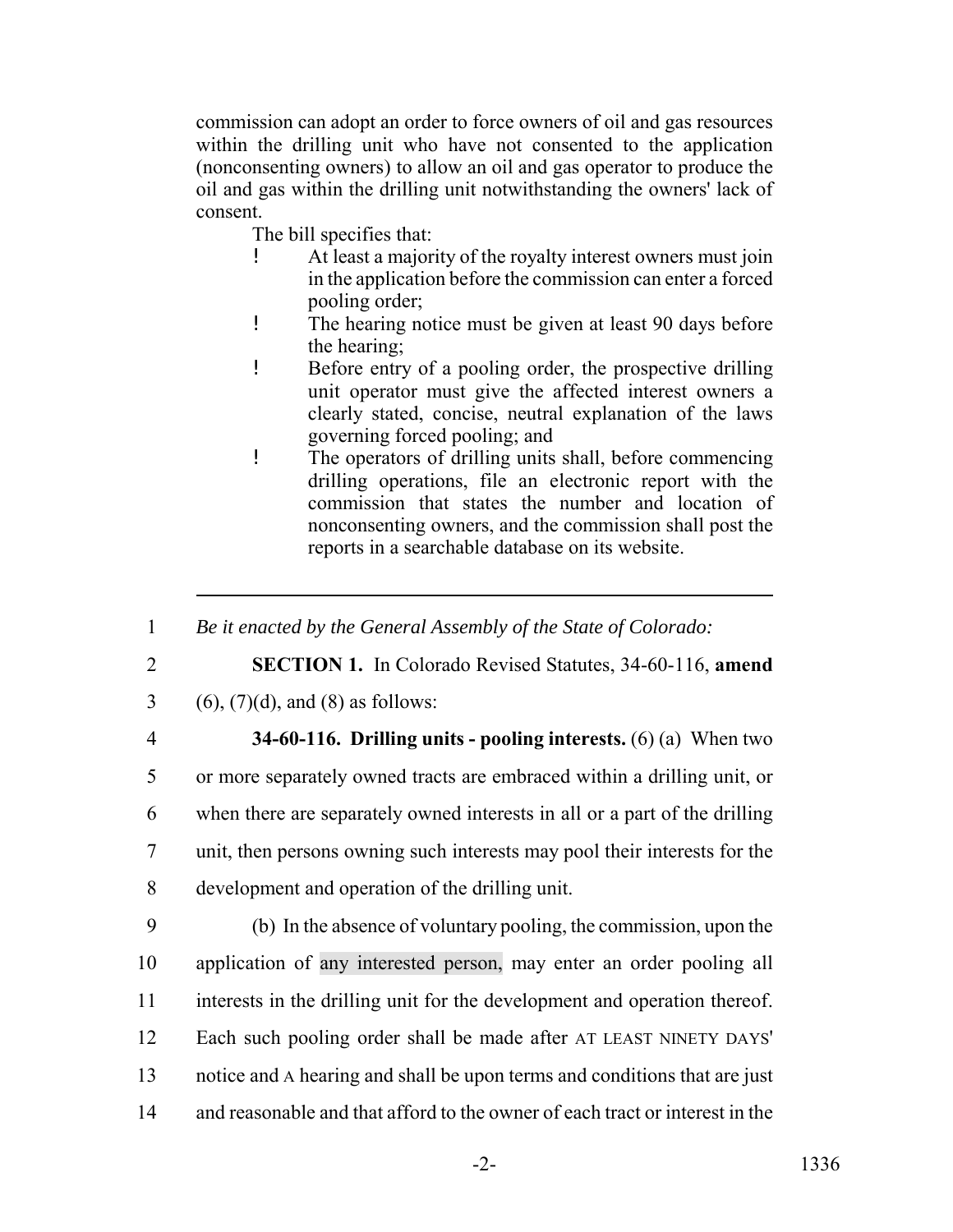1 drilling unit the opportunity to recover or receive, without unnecessary 2 expense, his A just and equitable share.

 (c) Operations incident to the drilling of a well upon any portion of a unit covered by a pooling order shall be deemed for all purposes to be the conduct of such operations upon each separately owned tract in the unit by the several owners thereof. That portion of the production allocated or applicable to each tract included in a unit covered by a pooling order shall, when produced, be deemed for all purposes to have been produced from such tract by a well drilled thereon.

10 (7) (d) (I) No THE COMMISSION SHALL NOT ENTER AN order 11 pooling an unleased nonconsenting mineral owner shall be entered by the 12 commission under the provisions of PURSUANT TO subsection (6) of this 13 section over THE protest of such THE owner until the commission shall 14 have HAS received evidence that such THE PROSPECTIVE OPERATOR OF THE 15 DRILLING UNIT HAS:

16 (A) TENDERED TO THE unleased mineral owner shall have been 17 tendered a reasonable offer to lease upon terms no less favorable than 18 those currently prevailing in the area at the time application for such A 19 POOLING order is made;

**(B) PROVIDED TO THE AFFECTED INTEREST OWNER A CLEARLY**  STATED, CONCISE, NEUTRAL EXPLANATION OF THE LAWS GOVERNING FORCED POOLING, INCLUDING OPTIONS AVAILABLE TO INTEREST OWNERS AND THE CONSEQUENCES THAT RESULT FROM CHOOSING THOSE OPTIONS, PARTICULARLY STATING THE EFFECTS OF BECOMING A NONCONSENTING OWNER; and

26 (C) that such FURNISHED TO THE unleased mineral owner, shall 27 have been furnished in writing, such THE owner's share of the estimated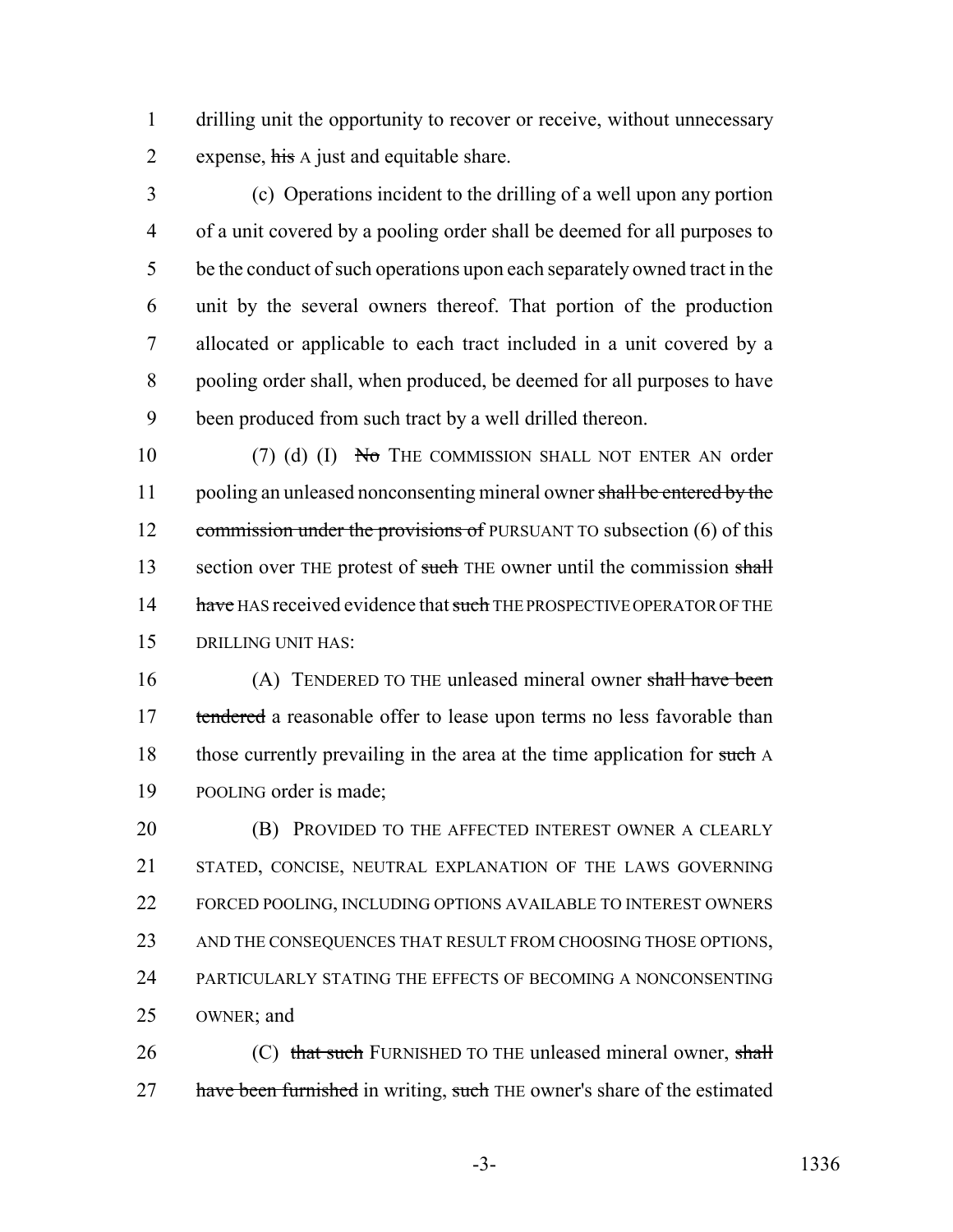drilling and completion cost of the well, the location and objective depth of the well, and the estimated spud date for the well or range of time within which spudding is to occur.

 (II) During the period of cost recovery provided in this subsection (7), the commission shall retain jurisdiction to determine the reasonableness of costs of operation of the well attributable to the interest 7 of such THE nonconsenting owner.

 (8) (a) The operator of a well under a pooling order in which there is a nonconsenting owner shall:

 $(I)$  (A) SUBJECT TO SUBSECTION  $(8)(a)(I)(B)$  OF THIS SECTION, BEFORE COMMENCING DRILLING OPERATIONS WITHIN THE DRILLING UNIT THAT IS SUBJECT TO THE ORDER, FILE AN ELECTRONIC REPORT WITH THE COMMISSION, IN A FORMAT SPECIFIED BY THE COMMISSION, THAT STATES 14 THE NUMBER OF NONCONSENTING OWNERS AND THE PERCENTAGE OF ACRES THAT HAVE BEEN FORCE POOLED WITHIN THE DRILLING UNIT THAT IS SUBJECT TO THE ORDER, WHICH REPORT THE COMMISSION SHALL POST IN A SEARCHABLE DATABASE ON ITS WEBSITE.

 (B) AN OPERATOR MAY DESIGNATE INFORMATION THAT THE OPERATOR BELIEVES TO BE A TRADE SECRET, PRIVILEGED INFORMATION, OR CONFIDENTIAL COMMERCIAL, FINANCIAL, GEOLOGICAL, OR GEOPHYSICAL DATA AS SPECIFIED IN SECTION 24-72-204 (3)(a)(IV). THE COMMISSION SHALL NOT POST ANY INFORMATION THAT IT OR THE 23 DIRECTOR FINDS MEETS THE CONDITION SPECIFIED IN SECTION 24-72-204  $(3)(a)(IV)$ .

 (II) Furnish the nonconsenting owner with a monthly statement of all costs incurred, together with the quantity of oil or gas produced, and 27 the amount of proceeds realized from the sale of production during the